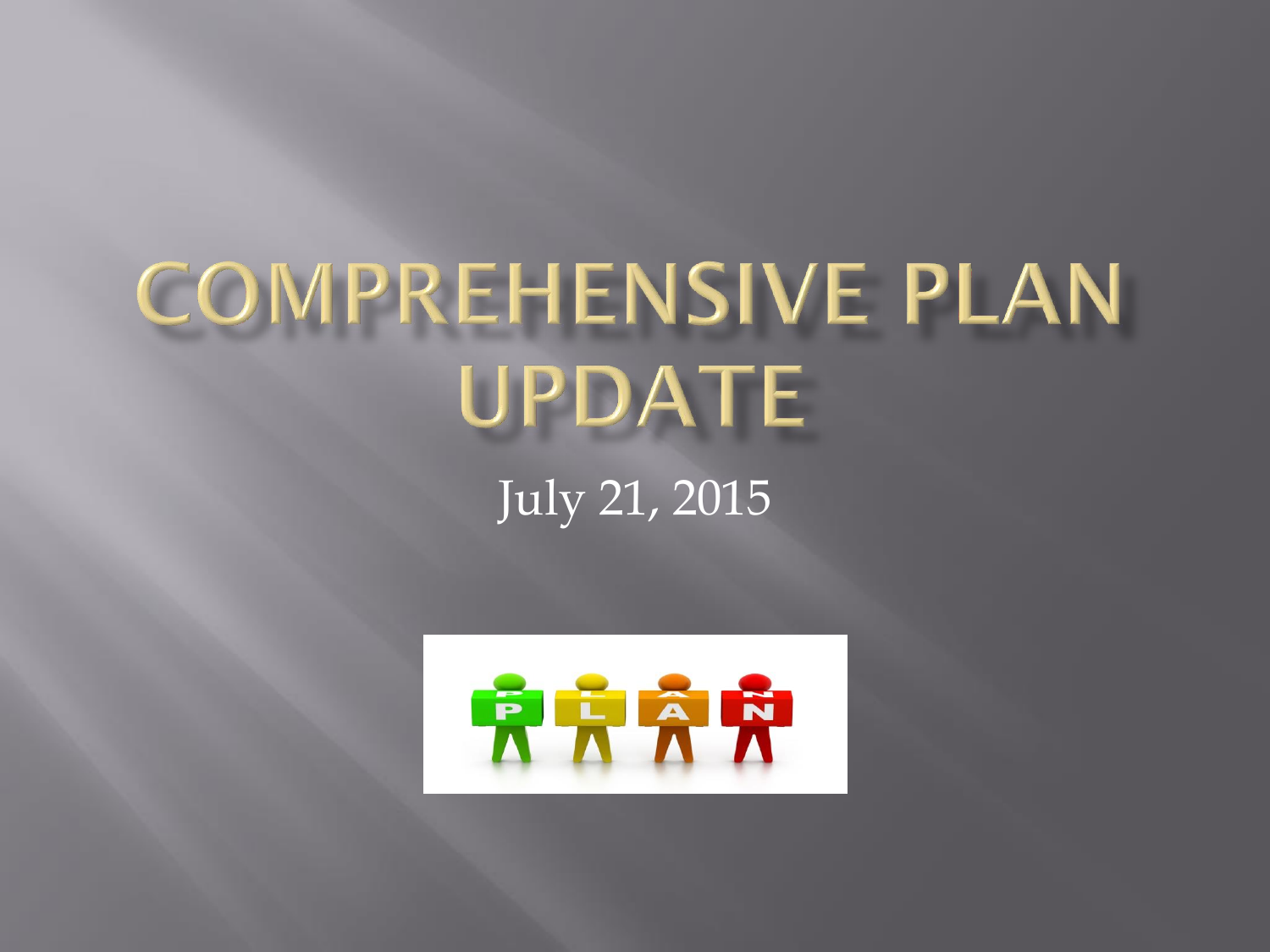# Facilitator~ Dr. Larry Brooks

- □ 33 years in VA public education
- Teacher, administrator, VDOE department head, Division Superintendent for Culpeper County Public Schools, 1994-2001
- Adjunct professor for VCU, Longwood, ODU, **SU**
- **□** Program Director and Chair of Leadership Program at SU (2003-2013)

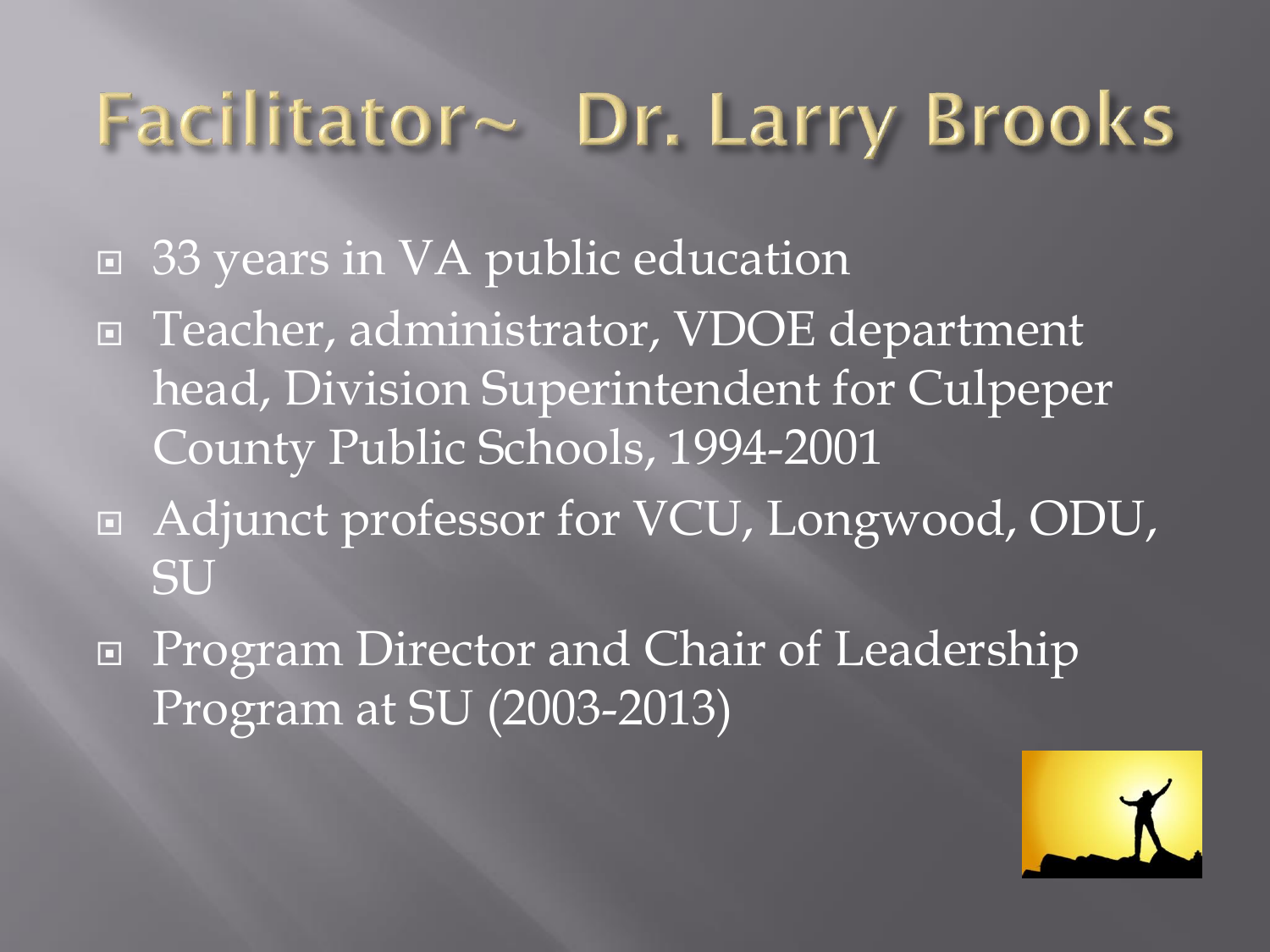### **Identification of Stakeholders** (School Division)

- □ School Board: Larry Grove
- Gentral Office: Donna Matthews, Gary Honaker, Jim Swindler, Shannon Grimsley, Robin Bolt, Carol Johnson
- □ Principals: Cathy Jones, Mike Tupper
- Teachers: Amy Wayland (PTO), Jason Guira

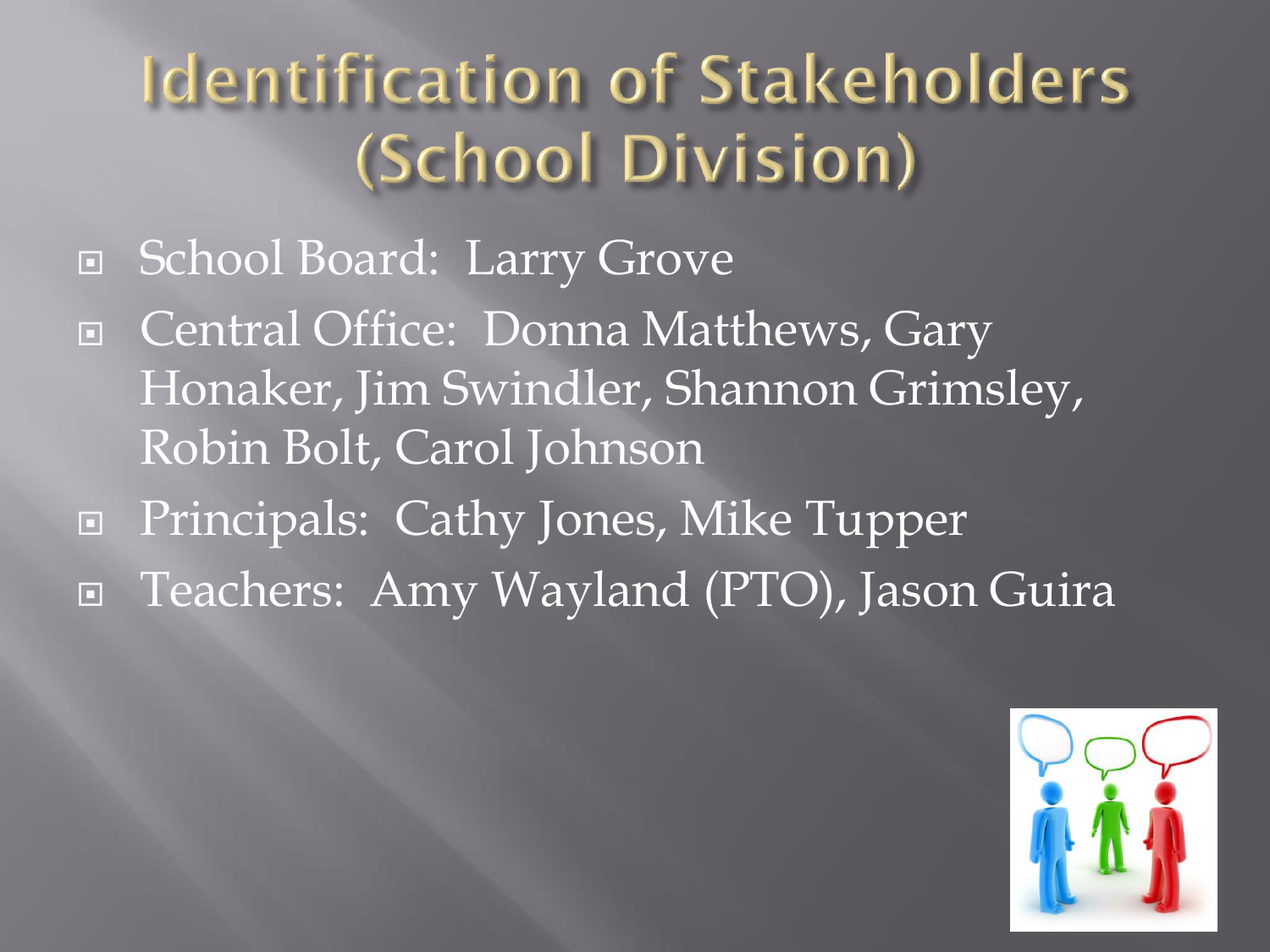### **Identification of Stakeholders** (Community)

- □ Headwaters: Sherry Cillo
- □ Sherriff's Dept.: Sheriff Connie Smith
- RCES Parents: Lori/Tony Waterbury
- **E RCHS Parent: Jerri Ann Kines**
- RCES Parent: Carlos Flores
- Parent/Community: Willie Shanks
- Community: Doug Shiffman

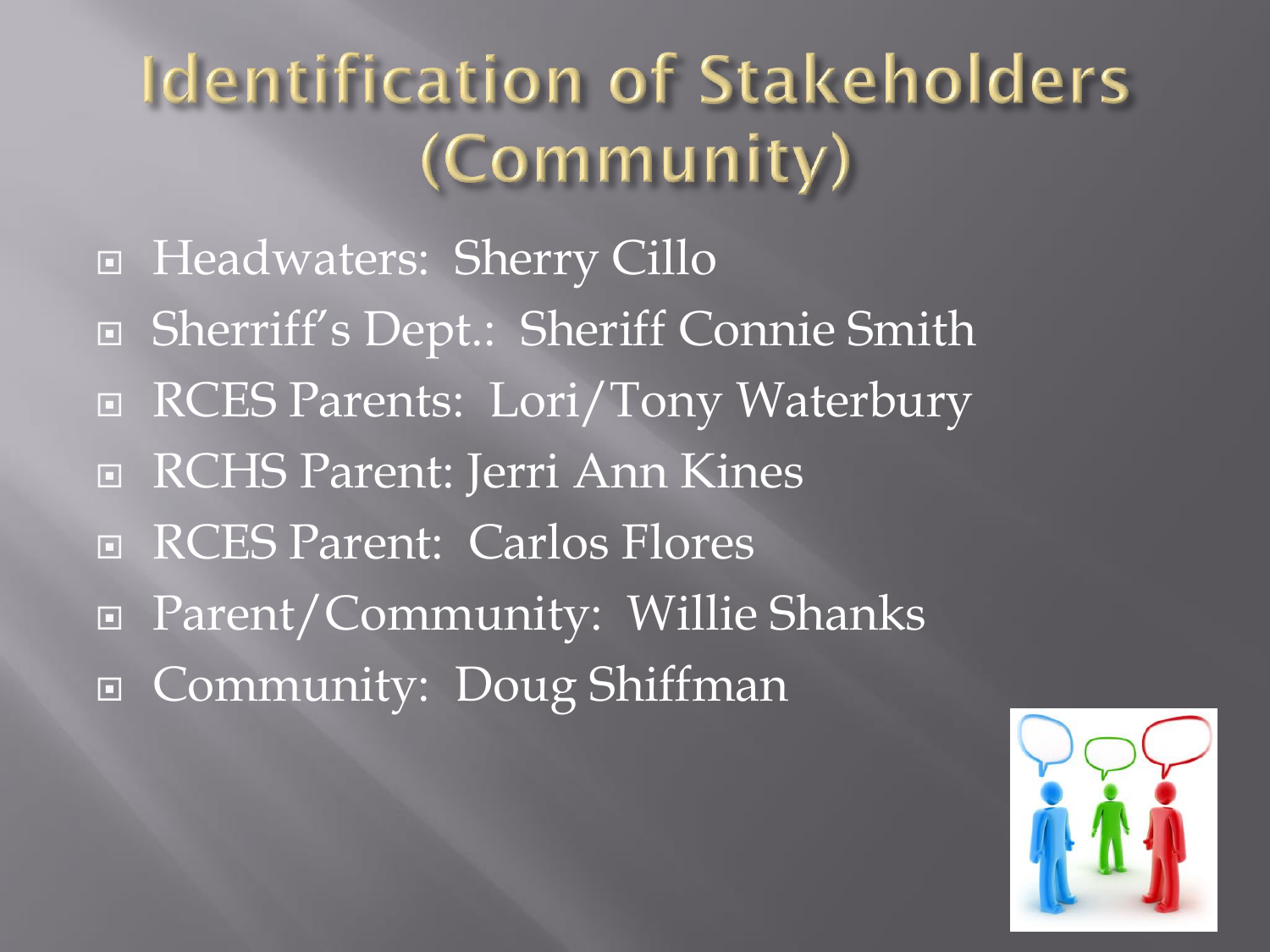## **Next Meeting** July 27, 2015 @ 4:00



- Think about your experience with Rappahannock Public Schools. List at least five strengths of the school division. At least two should relate to students, and at least one should relate to each of the following groups: faculty and staff; parents; and the community at large.
- Also, thinking about your experience with RCPS, list at least four areas that need improvement. Again, your list should have at least one item each relating to students, faculty and staff, and community at large.
- Bring your list to the initial meeting and be prepared to support your listed items with examples or evidence.